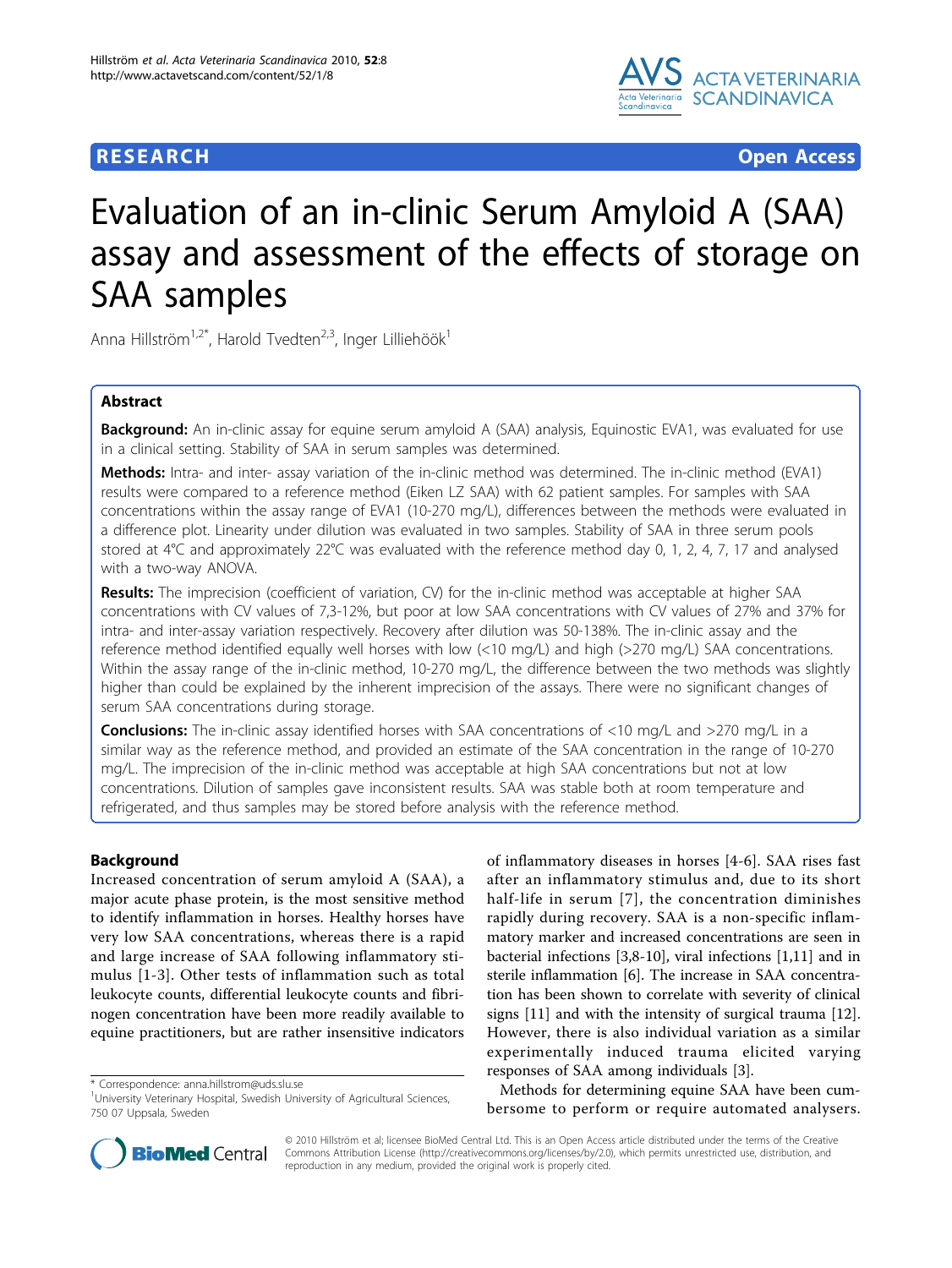These assays include electroimmunoassay [[1\]](#page-5-0), single radial immunodiffusion [[2\]](#page-5-0), slide reversed passive latex agglutination [[13](#page-5-0)], non-competitive chemiluminescence enzyme immunoassay [[3\]](#page-5-0), ELISA [[14\]](#page-5-0) and assays using the latex agglutination immunoturbidometric principle [[15,16\]](#page-5-0). An in-clinic test intended for measuring equine SAA, Equinostic EVA1 (Equinostic ApS, Birkerød, Denmark), has become available and was reported to have good performance in a laboratory setting [[17\]](#page-5-0). In this study the method was evaluated in a clinical setting at a private veterinary hospital. Additionally the stability of SAA in serum, analysed with an immunoturbidometric method used at a referral laboratory, was investigated.

# Methods

# SAA analyses

The in-clinic method EVA1 is an immunoturbidometric assay where a reaction between SAA and anti-SAA-antibodies causes an increased turbidity, which is measured with a spectrophotometer. Analysis with the in-clinic method EVA1 (lot 78005) was performed according to the manufacturer's instructions as previously described [[17\]](#page-5-0), at a regional equine hospital (Strömsholm Referral Animal Hospital, Strömsholm, Sweden). The sample volume of 2 μl serum was measured with a capillary tube. Written information about five standard points and their respective absorbance was enclosed with each lot of reagent, and a calibration curve was created by transferring these data to the EVA1 instrument. The manufacturer reported an assay range of approximately 10-300 mg/L, but 270 mg/L was set as the upper limit in this study, because this was equal to the concentration of the highest standard point in the actual lot. An equine serum pool was used as control and was analysed once every week.

The reference method Eiken (LZ test SAA, Eiken Chemical Co Tokyo, Japan) is a human immunoturbidometric assay previously validated in horses [[15\]](#page-5-0). Analyses with the reference method were performed at the Clinical Pathology Laboratory at the University Animal Hospital (Swedish University of Agricultural Sciences, Uppsala, Sweden) according to the manufacturer's instructions with an automated analyser, Konelab (Konelab PRIME 30, Thermo Fisher Scientific Inc, Waltham, USA). Samples with SAA concentrations of >250 mg/L were diluted 1:6 with distilled water on the automated analyser. An equine serum pool and a human commercial control sample (Trulab P, Diagnostic Systems International, Holzheim, Germany) were used as controls and were analysed daily. Inter-assay variation of the reference method was approximately 7.5% (data not shown).

# Animals and samples

Intra- and inter-assay variations were determined with two serum pools prepared by mixing sera from 5 equine

patients. Four of the 5 horses had elevated SAA concentrations and 1 had SAA concentration of  $<$  5 mg/L. In a comparison study blood samples from 62 adult equine patients at Strömsholm Referral Animal Hospital were collected from the jugular vein into serum clot tubes. The selection criterion was that the clinician had also requested plasma fibrinogen. Samples were centrifuged at 1000 g for 10 minutes after clotting was completed. For the stability study three serum pools (pool A-C) were prepared from sera from 6 different horses, 5 of which had elevated SAA concentrations and 1 that had SAA concentration of  $<$  5 mg/L.

# Characteristics of in-clinic assay (EVA1)

Intra-assay variation was determined by analyzing two serum pools with SAA concentrations of 12 mg/L and 197 mg/L respectively, ten consecutive times. The coefficients of variation (CV) in % were calculated (standard deviation divided by mean value  $\times$  100) to describe imprecision. Inter-assay variation was determined by analyzing, on 10 different days within a period of 30 days, the two serum pools mentioned above which were frozen in aliquots at -20°C until analysis. Only the vial needed for each analytical run was thawed. Intra-assay variation was also measured by analysing a commercial control sample from Equinostic, with a stated mean value of 150 mg/L, ten times in a row.

Inaccuracy was evaluated by diluting two samples with SAA concentrations of 212 mg/L and 255 mg/L 1:2, 1:4 and 1:8 with PBS, a buffer solution (0.15 M, pH 7.4) provided by the manufacturer.

# Comparison between in-clinic method (EVA1) and reference method (Eiken)

All samples in the comparison study were analysed with the in-clinic assay at Strömsholm within 5 hours of collection. These samples were handled as clinical samples, which meant they were analyzed among other patient samples in order that they arrived to the laboratory unless labelled as acute. One laboratory technician performed all the analyses on the in-clinic assay. Samples were then transported to the University laboratory for analysis with the reference method, Eiken. Forty-nine of the samples were analysed within 24 hours, 6 samples within 2 days and 7 samples within 3-5 days. Samples were continuously stored at 4°C.

# Storage stability of SAA in serum

Stability of SAA in serum was investigated with three serum pools (pool A, B and C) with SAA concentrations of 1060, 197 and 73 mg/L, respectively. The serum pools were stored at both 4°C and at room temperature (approximately 22°C). They were analysed with the reference method on day 0, 1, 2, 4, 7 and 17.

# Statistical analyses

Arithmetic means, standard deviations and intra- and inter-assay CV were calculated using descriptive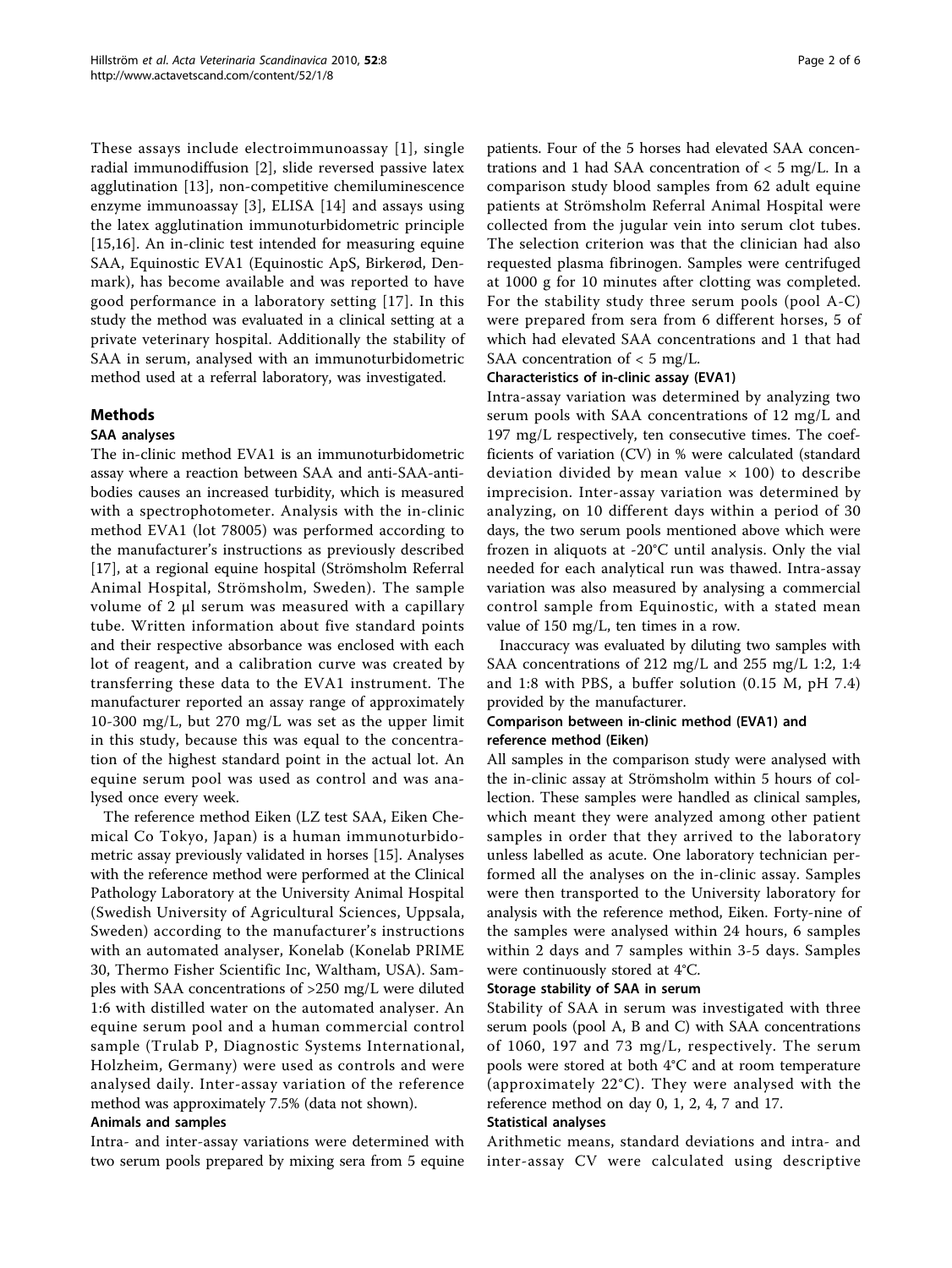statistical procedures (Microsoft Excel 2003, Redmond, USA). The differences between the in-clinic and the reference method in the comparison study were compared with the limits of inherent imprecision in a difference plot [\[18\]](#page-5-0) (Analyze-it Software Ltd, Leeds, UK). The combined imprecision was calculated by using the interassay variations of EVA1 and Eiken (CV 12% and 7.5% respectively) in the formula  $\sqrt{\text{CV}^2_{\text{EVA1}}} + \text{CV}^2_{\text{Eiken}}$ ). Storage stability was evaluated by a 2-way ANOVA with temperature (4°C and 22°C) and time (day 1, 2, 4, 7 and 17) as factors. A significance value of < 0.05 was used.

#### Results

#### Characteristics of in-clinic assay (EVA1)

Results from the precision study are shown in table 1 and results from the dilution study in table [2.](#page-3-0)

#### Comparison between in-clinic method (EVA1) and reference method (Eiken)

The assay range of EVA1 was 10-270 mg/L. In the comparison study low SAA concentrations of  $< 10$  mg/L were found in 19 samples (31%) with both the in-clinic and the reference method. One sample had a SAA concentration of <10 mg/L with the in-clinic method and 19 mg/L with the reference method. Thirty one samples (50%) had SAA concentrations of more than 270 mg/L with both assays. The maximum assay range of EVA1 was 270 mg/L and therefore dilution of samples would have been necessary to obtain results greater than 270 mg/L, but were not performed in the present study.

Only 11 samples (18%) had SAA concentrations of 10- 270 mg/L with the in-clinic method (Figure [1](#page-3-0) and [2](#page-4-0)). The combined imprecision was 14%, calculated by using the inter-assay variations of both methods. In figure [2](#page-4-0) the dashed lines represent the 95% confidence interval of this combined inherent imprecision [[18](#page-5-0)]. Because 5 of the 11 samples were outside the interval outlined by the lines, the difference between the two methods was larger than could be explained by imprecision only.

|                      |  | Table 1 Intra- and inter-assay variation in determining |
|----------------------|--|---------------------------------------------------------|
| <b>SAA with EVA1</b> |  |                                                         |

|                  | No. of runs     | <b>SAA</b><br>concentration<br>(mq/L) |     | Coefficient of variation<br>(%) |  |
|------------------|-----------------|---------------------------------------|-----|---------------------------------|--|
|                  |                 | Mean                                  | SD  |                                 |  |
| Intra-assay      | 10 <sup>a</sup> | 12                                    | 3.3 | 27                              |  |
| EVA <sub>1</sub> | 10 <sup>b</sup> | 197                                   | 14  | 7.3                             |  |
|                  | 10 <sup>c</sup> | 159                                   | 16  | 9.9                             |  |
| Inter-assay      | 10 <sup>a</sup> | 22                                    | 8.3 | 37                              |  |
| EVA <sub>1</sub> | 10 <sup>b</sup> | 171                                   | 20  | 12                              |  |

<sup>a</sup>Serum pool with low SAA concentration.

b Serum pool with high SAA concentration.

Control sample from Equinostic with a stated mean value of 150 mg/L. SD; standard deviation

#### Storage stability of SAA in serum

There were no statistical significant changes in SAA concentrations over time in 3 serum pools stored at 4°C and 22°C (Figure [3\)](#page-4-0), and the variance between days was not higher than could be explained by the imprecision of the method. In pool B there was a significant difference in SAA concentrations between the pool stored at 4°C and 22°C ( $p = 0.003$ ).

#### **Discussion**

The Equinostic EVA1 in-clinic instrument was as effective as the reference method in identification of horses with SAA concentrations of  $< 10$  mg/L or  $> 270$  mg/L. Fifty one of 62 horses in this study belonged to one of these groups. Only 11 horses had SAA concentrations of 10-270 mg/L, which reflects the biological behaviour of SAA since the elevation of SAA in inflammation is often more than 100-fold [[15\]](#page-5-0). The difference between the two methods in the range of 10-270 mg/L was slightly larger than could be explained by the inherent imprecision of the assays, but the clinical interpretation would be mild-moderate elevations with both the inclinic and the reference method. In the previous validation study the in-clinic method constantly underestimated the SAA concentration compared to the reference method [[17\]](#page-5-0), but this bias was not seen in the present study including only 11 samples within this range.

The imprecision of EVA1 was higher than has been reported earlier [\[17\]](#page-5-0). A possible explanation for this, and for the differences in the method comparison study, may be that in this study the analyses were handled as routine samples in the daily work at the laboratory, and not as a research project. The person analysing the samples worked routinely in an acute type laboratory with a high volume of samples, with many samples expected to be analysed within 30 minutes. The person performing the tests was a trained medical technician, working in a higher quality laboratory with only professional and experienced personnel. Even worse performance might be expected in a clinic without licensed laboratory professionals where laboratory testing is done by the person available at the time. Some manipulations in the EVA1 method require good laboratory technique and provide risk of error with inexperienced operators. For example, the sample volume of 2 μl is so small that variation in this volume among untrained operators is likely.

At high SAA concentrations the CV of the in-clinic method for inter-assay variation was 12%, which is acceptable for clinical purposes considering the biological behaviour of SAA. At low SAA concentrations the precision was poor with a mean CV of 32%. It is recommended that each laboratory using the in-clinic method evaluate their own imprecision at different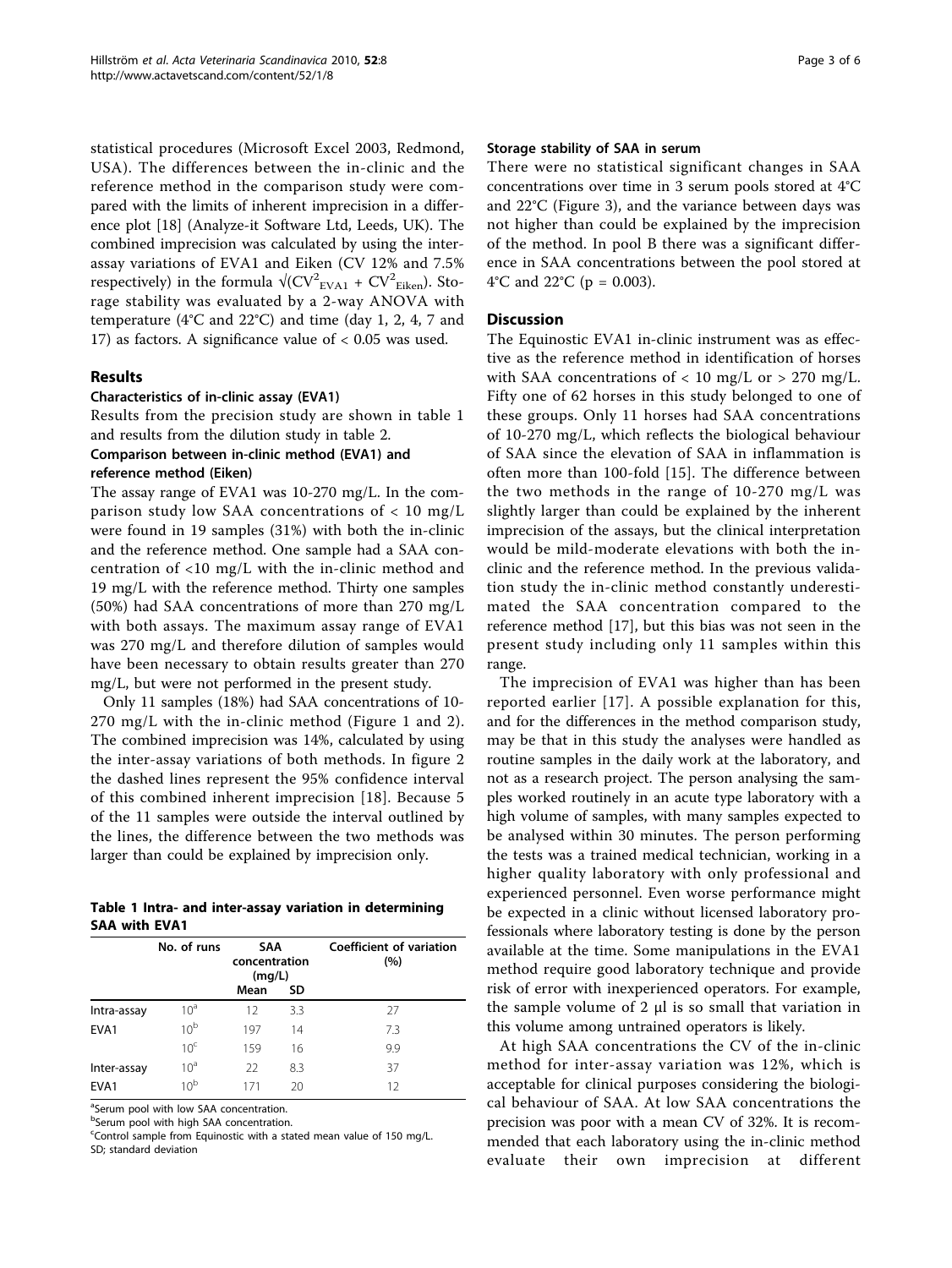|             | SAA (mg/L) | SAA calc<br>(mq/L) | Recovery (%)             | SAA (mg/L) | <b>SAA calc</b><br>(mq/L) | Recovery (%) |
|-------------|------------|--------------------|--------------------------|------------|---------------------------|--------------|
| Undiluted   |            | <b>NA</b>          | <b>NA</b>                | 255        | <b>NA</b>                 | <b>NA</b>    |
| Diluted 1:2 | 103        | 106                | 97                       | 176        | 128                       | 138          |
| Diluted 1:4 | 41         | 53                 | 78                       | 73         | 64                        |              |
| Diluted 1:8 | 10:        |                    | $\overline{\phantom{a}}$ | 16         | 32                        | 50           |

#### <span id="page-3-0"></span>Table 2 Dilution of two SAA samples

 $NA = not$ applicable

SAA calc = SAA calculated

concentrations, and also determine reference values and cut off values. The manufacturer suggested a reference value of < 25 mg/L. The EVA1 instrument reported SAA concentrations out to two decimal places, however, given the imprecision of the method, should rather be whole numbers.

The in-clinic method was previously reported to have an acceptable linearity under dilution [\[17](#page-5-0)]. In our study, the recovery varied considerably (50-138%). It is not clear whether this was due to manual errors or if there was a problem with the assay. Results were poorest at low SAA concentrations, and in this range the high imprecision could contribute to the inaccurate results. Dilution of samples would be required to be able to determine SAA concentrations of > 270 mg/L, and further investigations of effects of dilutions and accuracy with the in-clinic assay in a clinical setting would be required to validate the method for this purpose. The procedure of diluting a test doubles the reagent costs and more than doubles the time required for the SAA analysis.

In this study SAA was stable in both room temperature and at 4°C. A previous study of stability of SAA in equine samples stored at room temperature reported decreased levels of SAA after storage in 3 samples, whereas SAA concentrations in 10 other samples changed very little [[19](#page-5-0)]. The reasons why the stability varied between samples are unknown. In another study where an equine SAA standard pool was stored at 4°C over a period of up to two months, no significant changes in

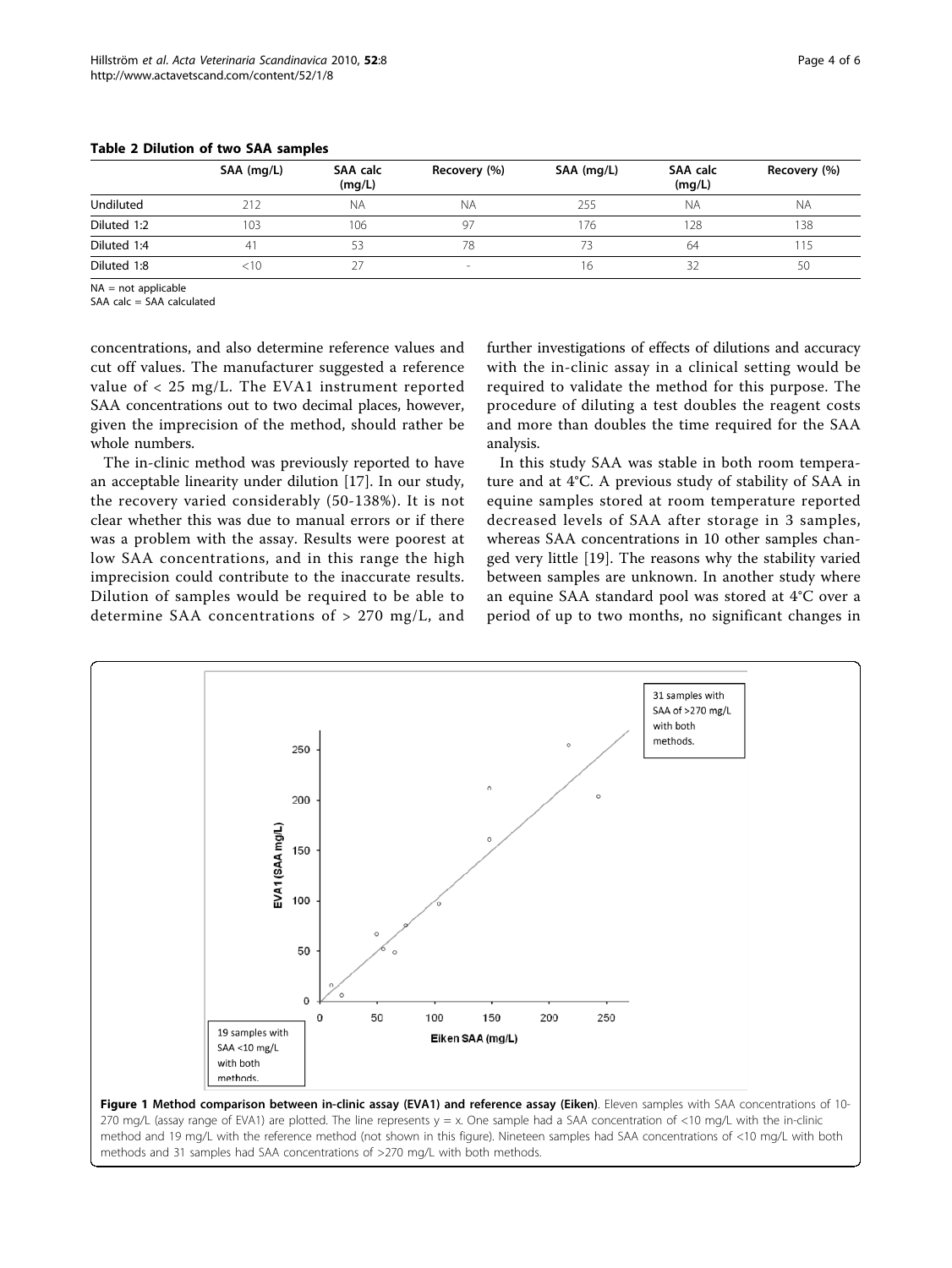<span id="page-4-0"></span>

SAA concentrations were noted [[1\]](#page-5-0). The CV for interassay variation of the reference method (Eiken) was approximately 7.5% at the current laboratory, and in the stability study the variance was not higher than could be explained by this imprecision. Changes in SAA concentrations over time would possibly be discovered if using a more precise method, but would not likely be of

clinical importance. In pool B there was a significant difference between SAA concentrations when stored at 4°C and 22°C respectively, but no similar trend was seen in the two other serum pools.

In the comparison study samples were analysed on the in-clinic assay on the day of collection and then stored up to 5 days at 4°C before analyse on the reference